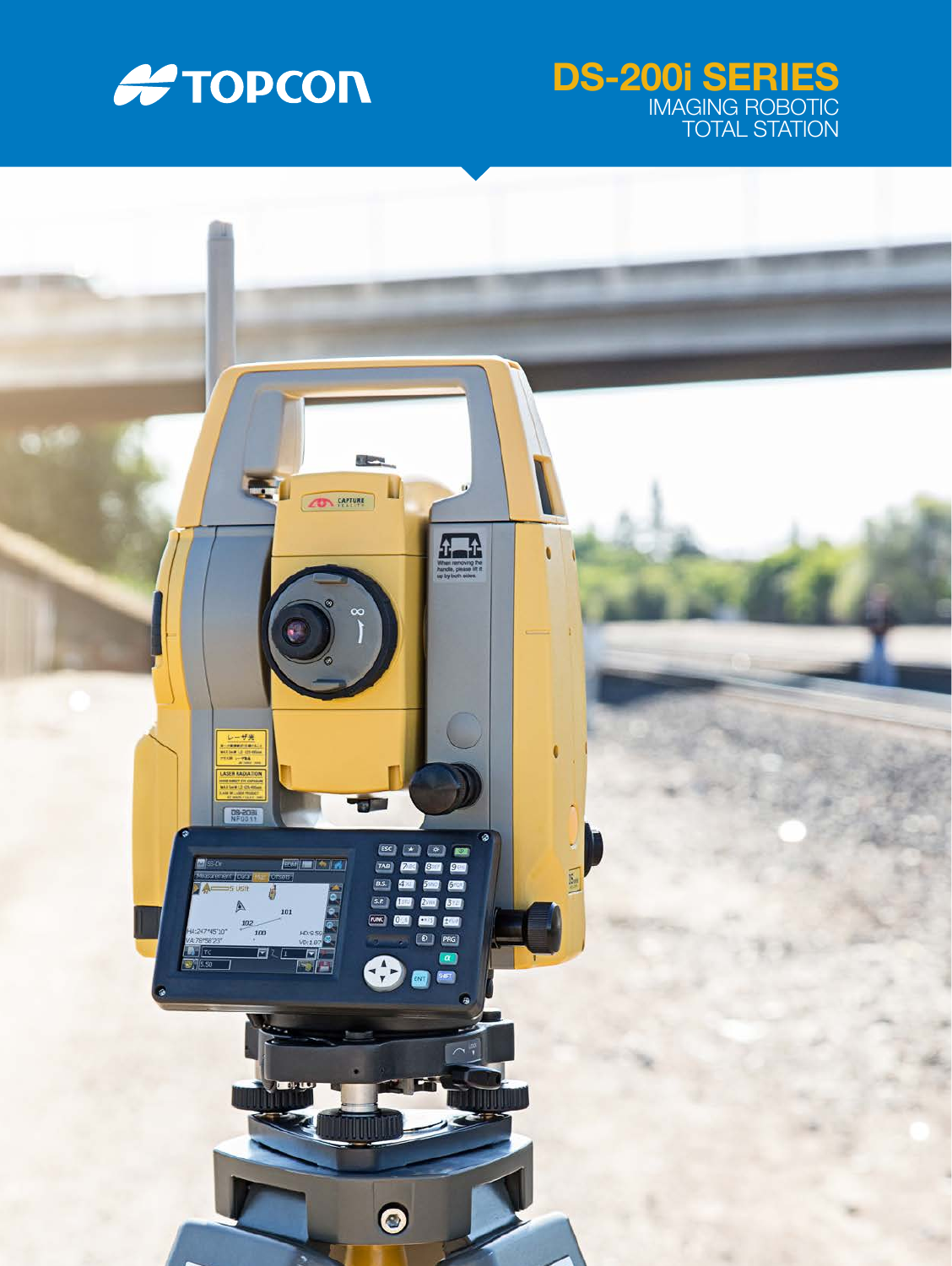#### DS-200i SERIES



# Imaging Robotic Total Station

- Real-time video imaging with 5 megapixel camera
- Auto-tracking technology
- Hybrid Positioning™ ready
- Exclusive LongLink™ communications
- RC-5 quick lock
- Rugged, waterproof design

The DS-200i is a mid-ranged professional motorized total station designed for the construction professional who is looking for productivity enhancement from servo motors and auto-tracking technology. The MAGNET® on-board software intuitive interface assists with image capture and photo notes of field activity. For even higher productivity levels, use a field controller with MAGNET Field software for robotic, one-operator control.

Work directly on the bright, color touch screen or with the alpha-numeric keyboard, to achieve higher levels of production with MAGNET Field on-board software. The DS-200i total station can be used on a wide variety of applications, from building layout to earthwork volumes and land surveying.

#### A world's first – TSshield™

Topcon is proud to offer another world's first technology in all DS Series total stations – TSshield™. Every instrument is equipped with a telematics-based multi-function communications module providing the ultimate security and maintenance capabilities for your investment.

#### LongLink™

When connected with an external data collector, LongLink™ communication provides the power at the remote rod position. The remote operator records the data for codes and rod heights for as-builts, eliminating most common errors. For stakeout, the remote operator can view directions required to find the stake point. The system becomes an economical robotic system where the instrument man simply needs to follow and aim at the remote prism. The DS with the XPointing feature finds the center of the prism automatically. LongLink communication is built into the RC-5 and has the ability to send a signal to the total station to quickly re-acquire the prism.



#### Photo documentation with live video

The 5 megapixel camera in the DS-200i provides an operator the ability to photo document and as-built. Office staff can easily identify objects in the field with description codes and attributes. Live video provides the user verification that the total station is on the prism for quick reacquisition. With reflectorless measuring, take remote measurements through fences or distant objects, without losing time having to return to the tripod.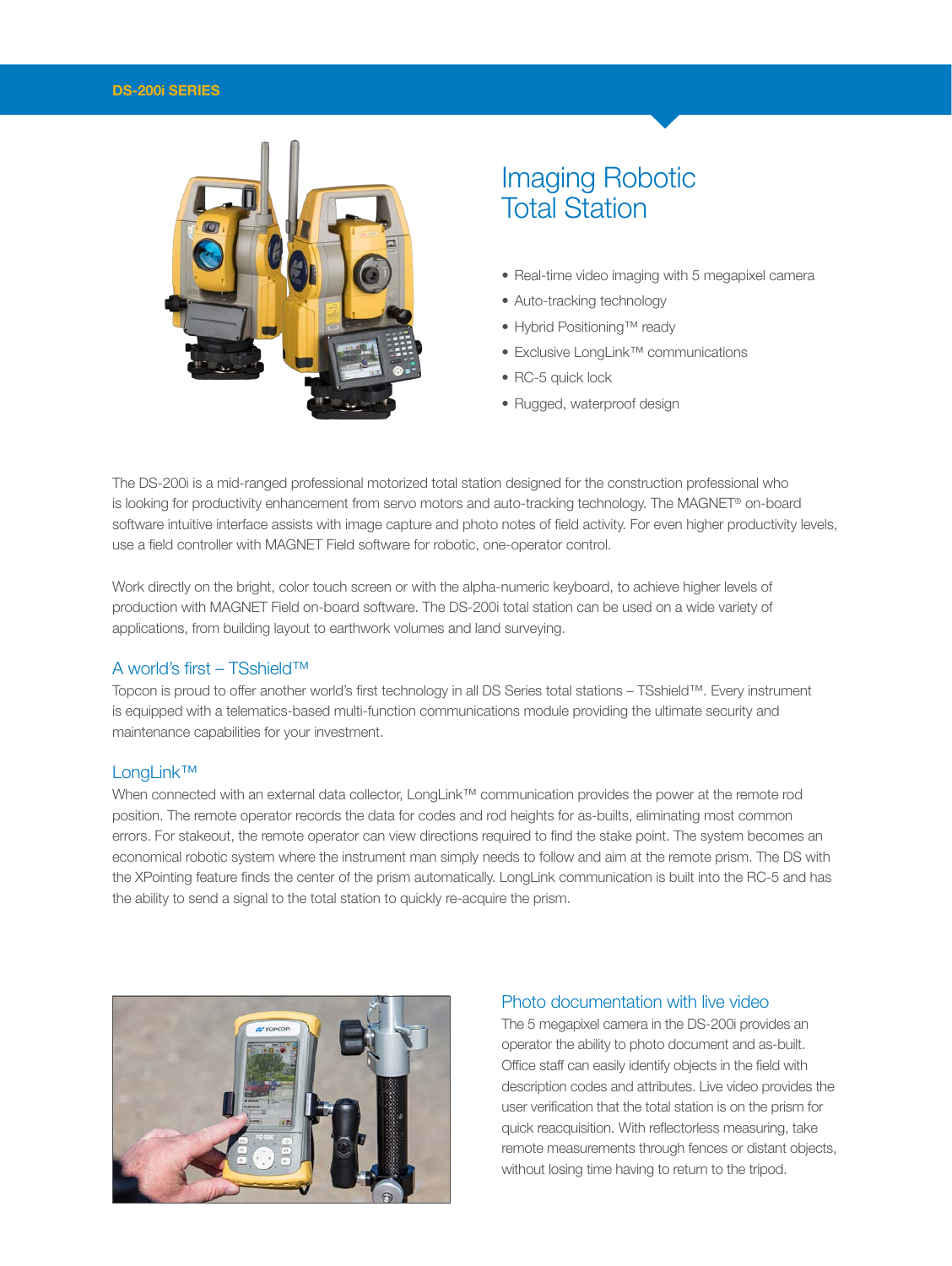